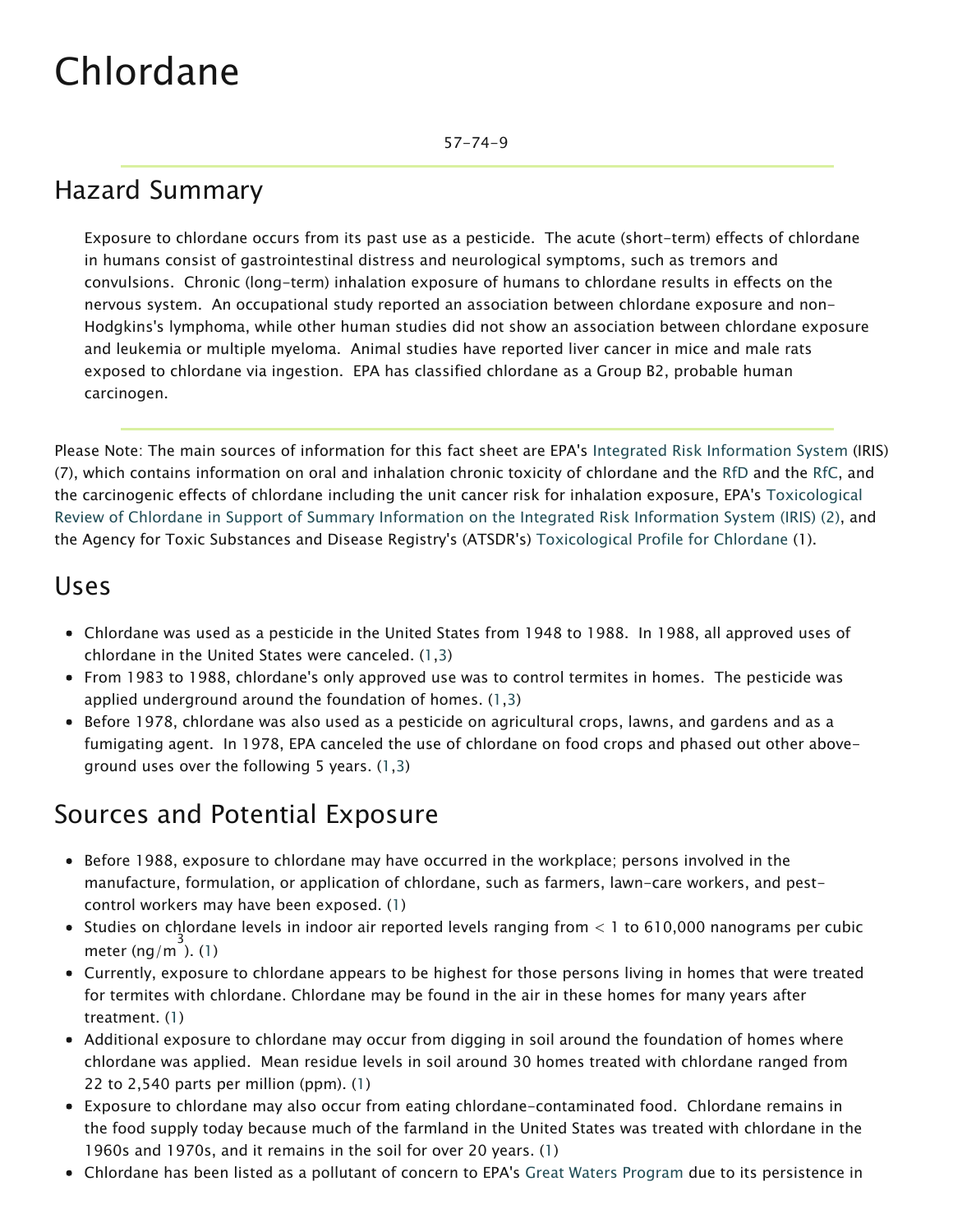the environment, potential to bioaccumulate, and toxicity to humans and the environment (2).

### Assessing Personal Exposure

Levels of chlordane and its breakdown products in blood and fat can be measured and used as an indication of chlordane exposure. (1)

# Health Hazard Information

Acute Effects:

- Neurological effects, such as headache, dizziness, irritability, and convulsions, and effects on the blood have been seen from acute chlordane exposure in animals and humans. (1,3,7)
- Chlordane is considered to have [high](https://www.epa.gov/haps/about-health-effects-fact-sheets) acute toxicity based on short-term animal tests in rats. (4)

Chronic Effects (Noncancer):

- Chronic exposure of humans to chlordane by inhalation results primarily in effects on the nervous system.  $(1,3,7)$
- Animal studies have reported effects on the liver, kidney, blood, thyroid, and respiratory and nervous systems from chronic exposure to chlordane via inhalation. (1,3,5,6,7)
- The Reference Concentration ([RfC](https://www.epa.gov/haps/health-effects-notebook-glossary)) for chlordane is 0.0007 milligrams per cubic meter (mg/m  $^3$ ) based on liver effects in rats. The [RfC](https://www.epa.gov/haps/health-effects-notebook-glossary) is an estimate (with uncertainty spanning perhaps an order of magnitude) of a daily inhalation exposure to the human population (including sensitive subgroups) that is likely to be without appreciable risk of deleterious noncancer effects during a lifetime. It is not a direct estimator of risk but rather a reference point to gauge the potential effects. At exposures increasingly greater than the [RfC](https://www.epa.gov/haps/health-effects-notebook-glossary), the potential for adverse health effects increases. Lifetime exposure above the [RfC](https://www.epa.gov/haps/health-effects-notebook-glossary) does not imply that an adverse health effect would necessarily occur. (3,7)
- EPA has low confidence in the [RfC](https://www.epa.gov/haps/health-effects-notebook-glossary) based on: (1) medium confidence in the principal study because it had relatively large group sizes in which histopathological analyses on the known animal target tissue, the liver, were thoroughly performed, and (2) low confidence in the database because hepatic toxicity was consistent across routes of exposure; however, recent evidence indicates that neurotoxicity, a known human endpoint in acute exposures, may be a relevant endpoint in chronic human exposures, and no chronic animal studies have examined neurotoxicity. Studies on pre- and post-natal animals indicating chlordane mimicry of sex steroids raise reproductive concerns, and no multigenerational reproductive studies, by any route, exist. (3,7)
- The Reference Dose [\(RfD\)](https://www.epa.gov/haps/health-effects-notebook-glossary) for chlordane is 0.0005 milligrams per kilogram body weight per day (mg/kg/d) based on liver necrosis in mice. (3,7)
- EPA has medium confidence in the [RfD](https://www.epa.gov/haps/health-effects-notebook-glossary) based on: (1) medium confidence in the principal study because it had large group sizes in which histopathological analyses on the known animal target tissue, the liver, were thoroughly performed, and (2) medium confidence in the database because hepatic toxicity was consistent across routes of exposure; however, recent evidence indicates that neurotoxicity, a known human endpoint in acute exposures, may be a relevant endpoint in chronic human exposures, and no chronic animal studies have examined neurotoxicity. No multigenerational reproductive studies have been performed by any route. The wide array of special studies and numerous chronic studies with consistent results are judged adequate information to rate the overall confidence in the database as medium. (3,7)

Reproductive/Developmental Effects:

- A study of women living in homes repeatedly treated for termites with chlordane revealed an increased incidence of ovarian and uterine disease, compared with a reference population. However, it is not possible to state whether these effects were solely due to chlordane or to other chemicals as well. (1,3,7)
- An animal study reported biochemical and behavioral laterations mimicking male sex steroids, while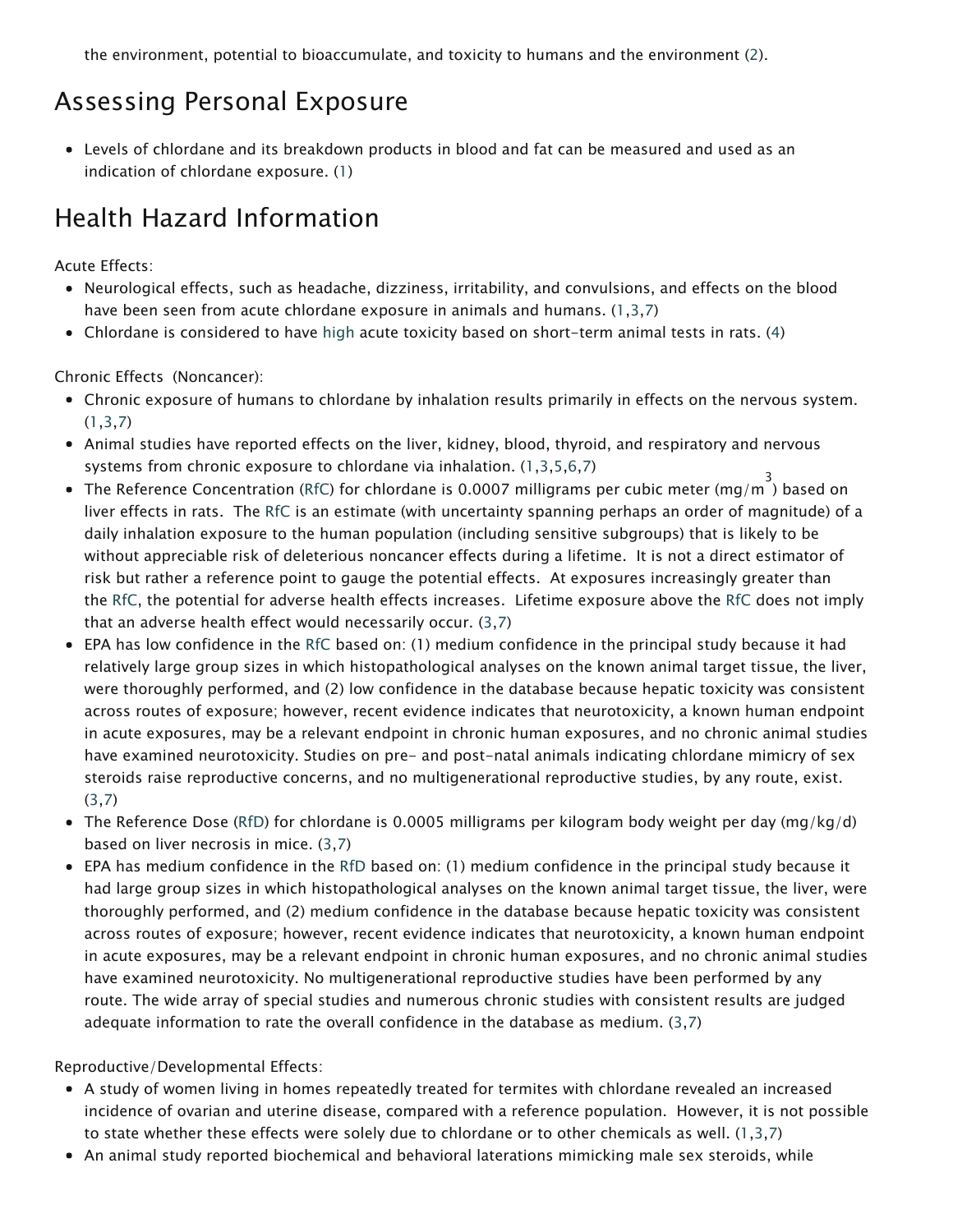another study reported alterations in reproductive behavior, both in male rats exposed to chlordane. (3,7)

Cancer Risk:

- An occupational study investigating men with non-Hodgkin's lymphoma found that the odds of chlordane use as an insecticide were significantly greater among cases than among controls. (1,3,7)
- Two other epidemiological studies did not find an association between chlordane exposure and leukemia or multiple myeloma. (1,3,7)
- Animal studies have reported liver cancer in mice and male rats exposed to chlordane via ingestion. (1,3,7)
- EPA considers chlordane to be a probable human carcinogen and has classified it as a Group B2 carcinogen. (3,7)
- EPA uses mathematical models, based on animal studies, to estimate the probability of a person developing cancer from breathing air containing a specified concentration of a chemical. EPA calculated an inhalation unit risk estimate of  $1.0 \times 10^{-4}$  (µg/m ) . EPA estimates that, if an individual were to continuously breathe air containing chlordane at an average of 0.01  $\mu$ g/m  $\left(\frac{3}{1} \times 10^{-5} \text{ mg/m}\right)$  over his or her entire lifetime, that person would theoretically have no more than a one-in-a-million increased chance of developing cancer as a direct result of breathing air containing this chemical. Similarly, EPA estimates that breathing air containing 0.1  $\mu$ g/m<sup>3</sup> (1 x 10<sup>-4</sup> mg/m<sup>3</sup>) would result in not greater than a one-in-a-hundred thousand increased chance of developing cancer, and air containing 1 µg/m (1 x 10 mg/m ) would result in not greater than a one-in-ten thousand increased chance of developing cancer. For a detailed discussion of confidence in the potency estimates, please see IRIS. (3,7)
- EPA has calculated an oral cancer slope factor of 0.35 (mg/kg-d) $^{-1}$ . (3,7)

### Physical Properties

- Chlordane is a thick, liquid man-made chemical whose color ranges from colorless to amber. (1)
- Chlordane is not soluble in water and is either odorless or has a mild, irritating odor. The odor threshold for chlordane is not available. (1)
- The molecular formula for chlordane is C 10 H 6 Cl 8 and the molecular weight is 409.76 g/mol. (1)
- The vapor pressure for chlordane is 1x10 HG 6 8<br>The vapor pressure for chlordane is 1x10 mm Hg at 25 °C and the log octanol/water partition coefficient (log K ow ) is 5.54. (1,3)

Conversion Factors:

To convert concentrations in air (25 °C) from ppm to mg/m<sup>3</sup>: mg/m<sup>3</sup> = (ppm) × (molecular weight of the  $compound)/(24.45)$ . For chlordane: 1 ppm = 16.8 mg/m.

Health Data from Inhalation Exposure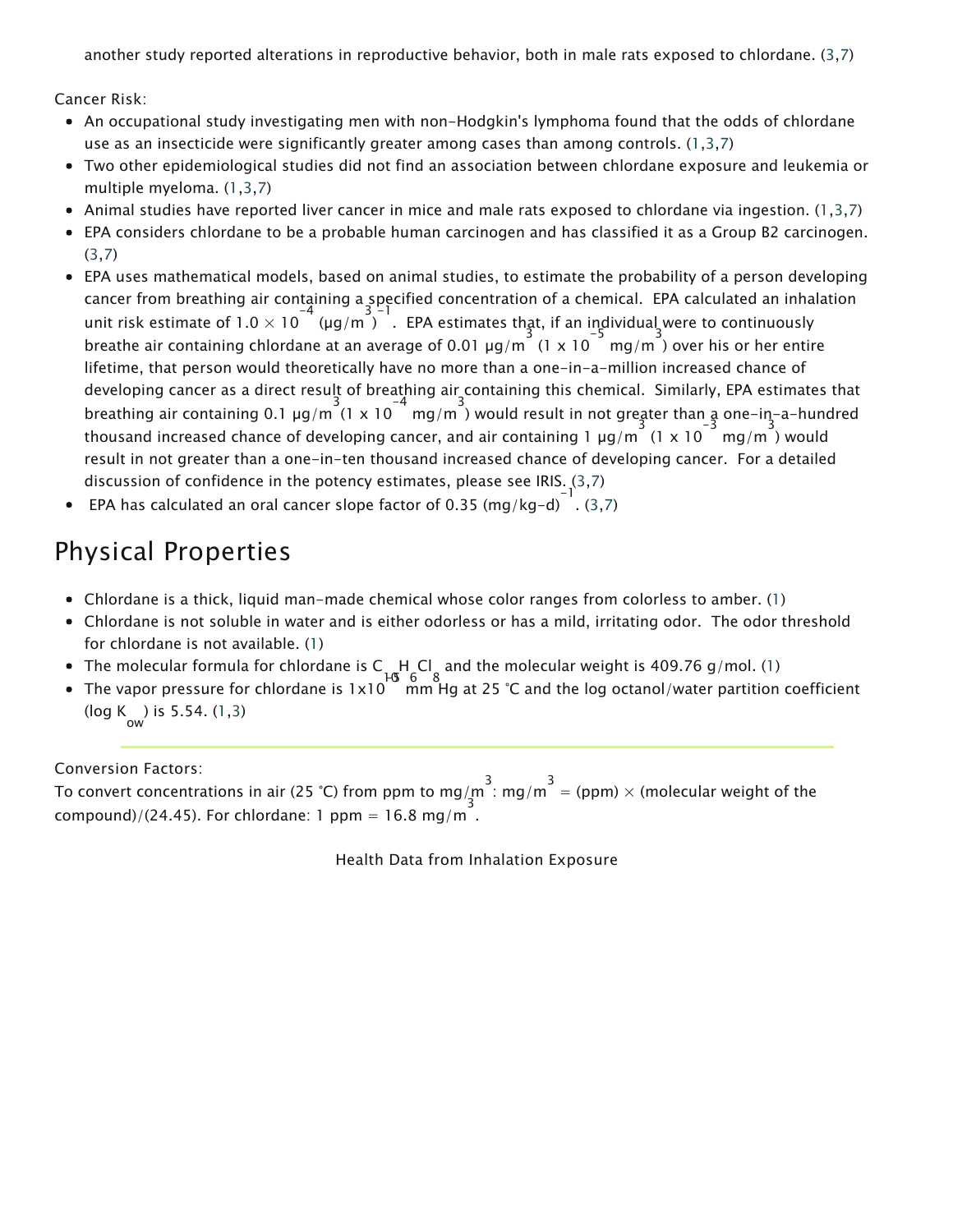

ACGIH TLV --American Conference of Governmental and Industrial Hygienists' threshold limit value expressed as a time-weighted average; the concentration of a substance to which most workers can be exposed without adverse effects.

NIOSH IDLH --National Institute of Occupational Safety and Health's immediately dangerous to life or health limit; NIOSH recommended exposure limit to ensure that a worker can escape from an exposure condition that is likely to cause death or immediate or delayed permanent adverse health effects or prevent escape from the environment. NIOSH REL --NIOSH's recommended exposure limit; NIOSH-recommended exposure limit for an 8- or 10-h timeweighted-average exposure and/or ceiling.

OSHA PEL--Occupational Safety and Health Administration's permissible exposure limit expressed as a timeweighted average; the concentration of a substance to which most workers can be exposed without adverse effect averaged over a normal 8-h workday or a 40-h workweek.

The health and regulatory values cited in this factsheet were obtained in December 1999.

a Health numbers are toxicological numbers from animal testing or risk assessment values developed by EPA. b

 Regulatory numbers are values that have been incorporated in Government regulations, while advisory numbers are nonregulatory values provided by the Government or other groups as advice. OSHA numbers are regulatory, whereas NIOSH and ACGIH numbers are advisory.

c This NOAEL is from the critical study used as the basis for the EPA RfC. d

These cancer risk estimates were derived from oral data and converted to provide the estimated inhalation risk.